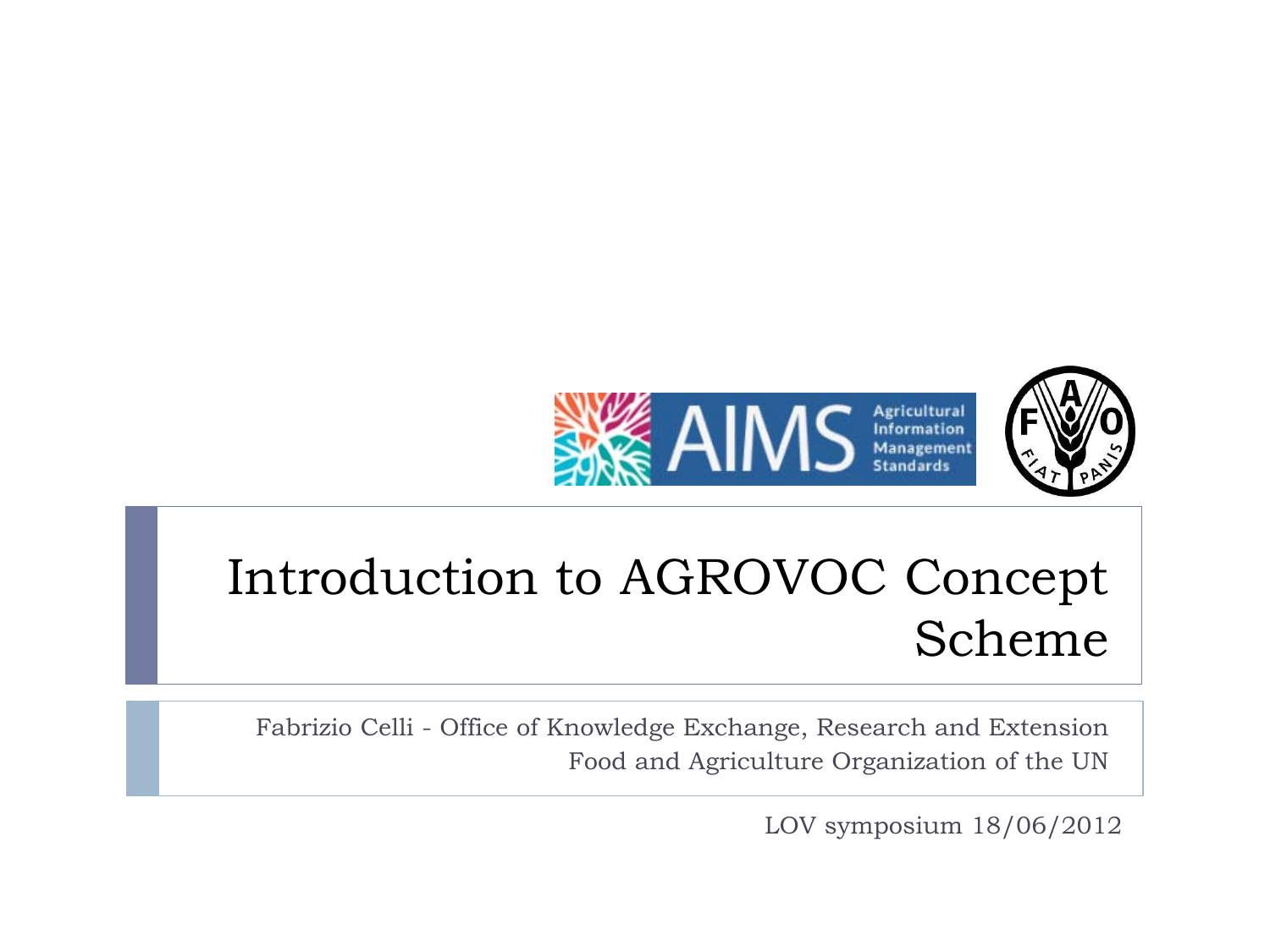#### Outline

- ▶ AGROVOC Thesaurus
- ▶ AGROVOC Concept Scheme
- ▶ AGROVOC Linked Open Data
- ▶ VocBench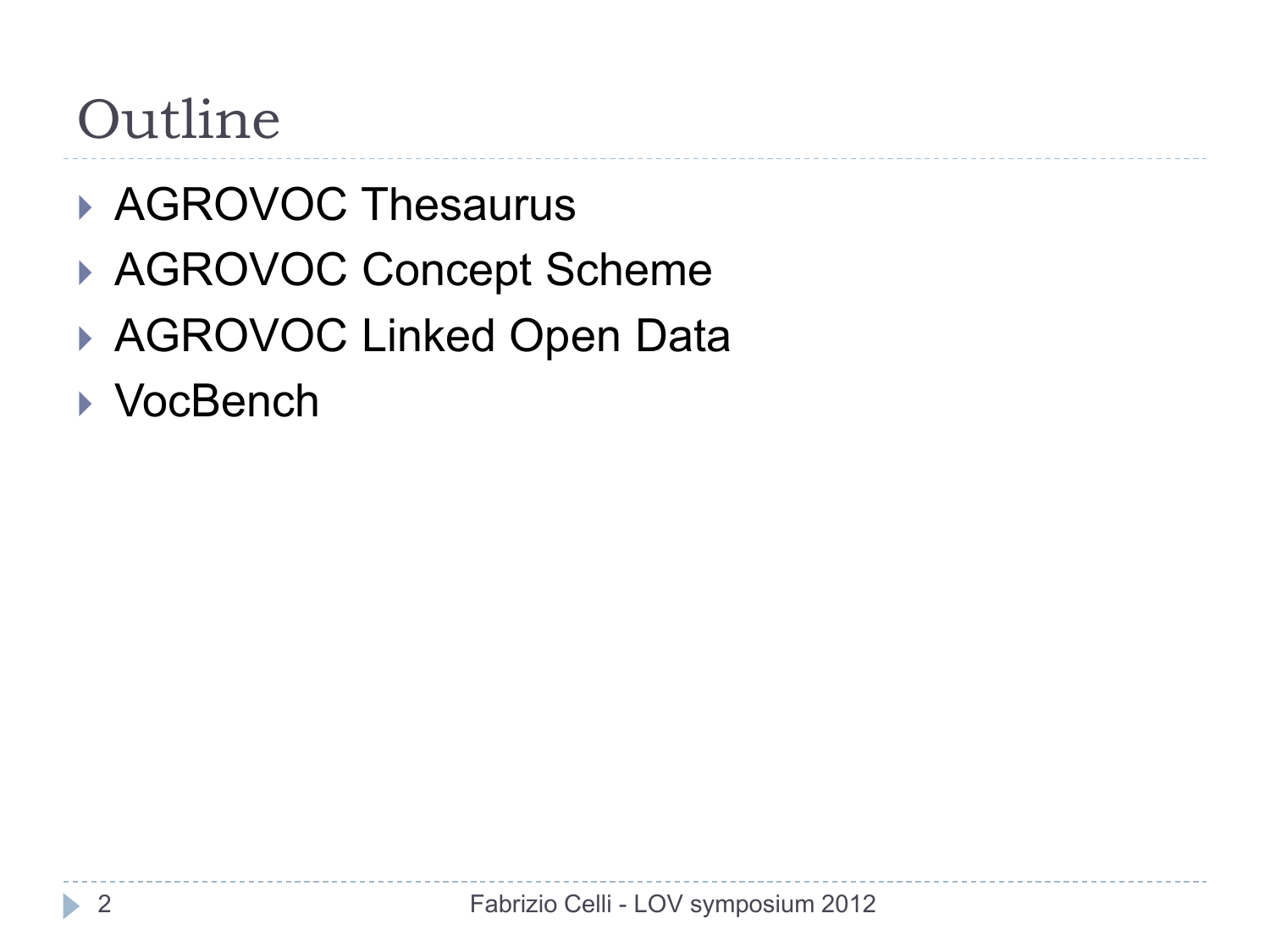#### AGROVOC Thesaurus

- ▶ AGROVOC is a 30 years old multilingual vocabulary containing more than 40 000 concepts in 21 languages
- It covers topics related to food, nutrition, agriculture, fisheries, forestry, environment and related domains
- Its purpose is to stardardize the indexing process to make searching simpler and more efficient
- ▶ AGROVOC is used by terminologists, librarians, researchers, AGRIS centers that index agricultural bibliographic resources
- ▶ A community of editors maintain AGROVOC using VocBench, a tool supporting SKOS and OWL that allows to edit concepts information, seach concepts, exports data in SKOS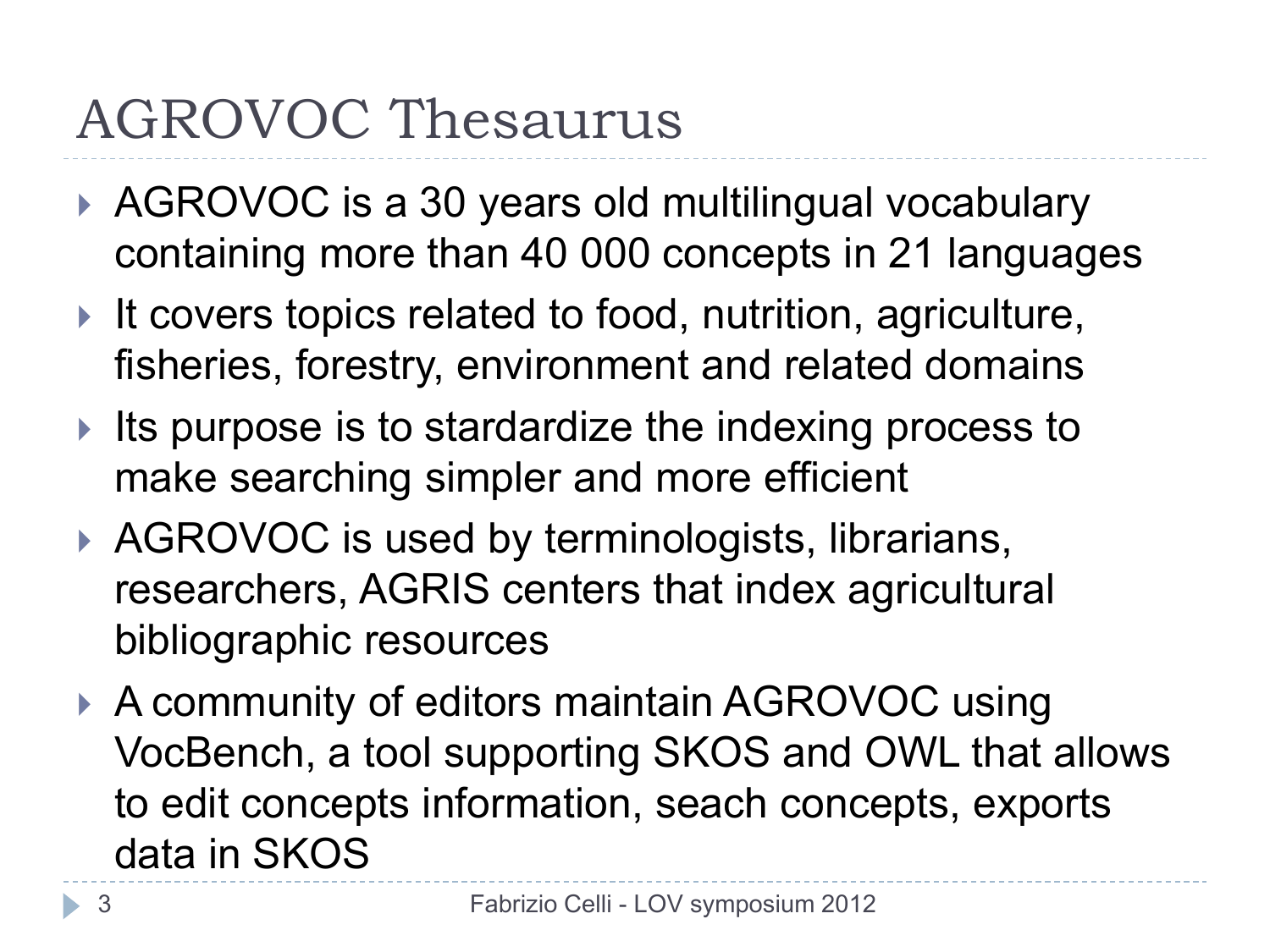### AGROVOC Concept Scheme

- ▶ SKOS (Simple Knowledge Organisation System) is a data model for representation of classification schemes, taxonomies, thesauri and every structured controlled vocabulary
- ▶ AGROVOC is a thesauri expressed as a concept scheme using SKOS
- ▶ The conversion from relational database to SKOS added semantics value to relationships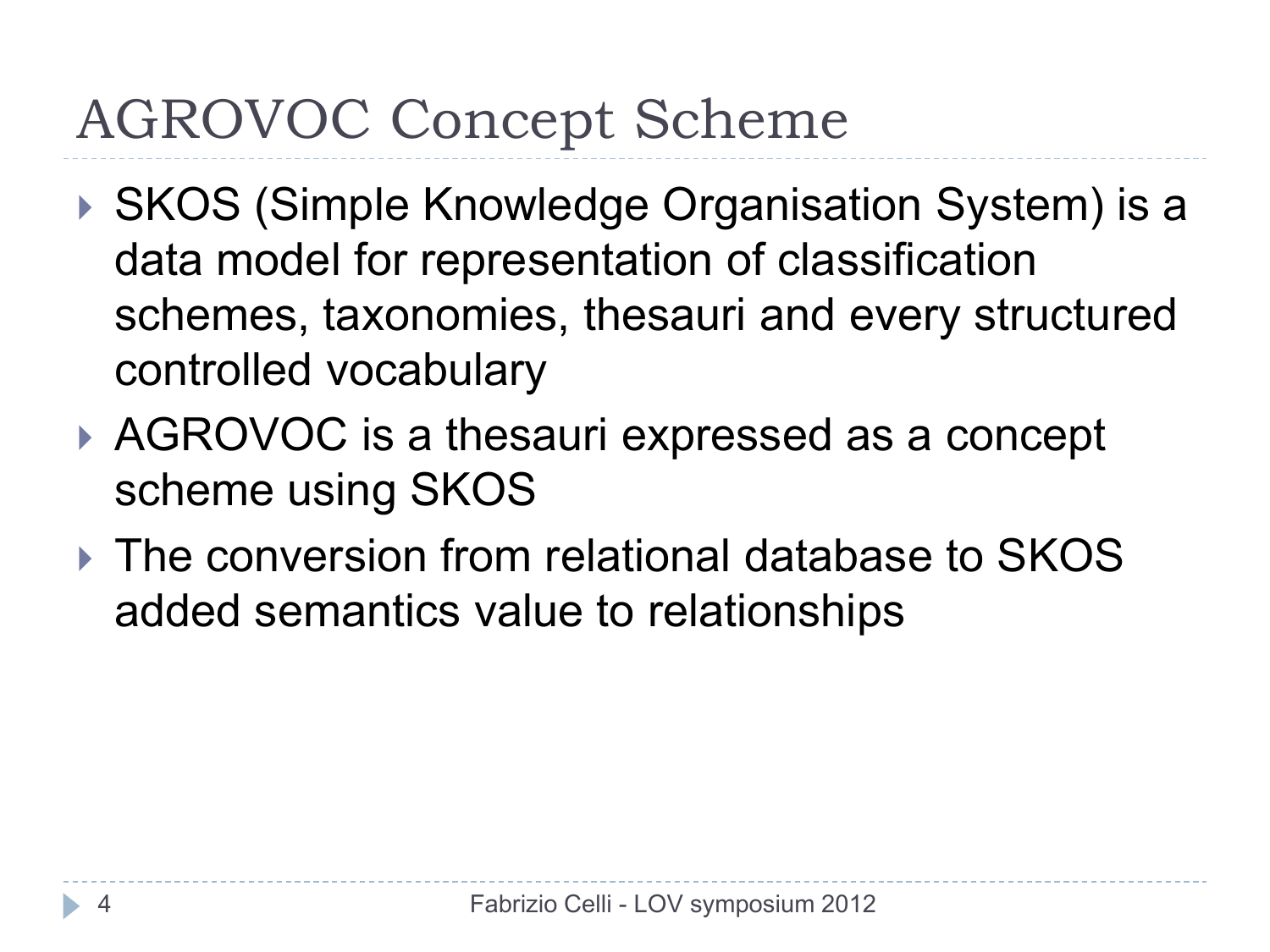#### Structure of AGROVOC Concept Scheme

- ▶ Three levels of representation
- **Concepts** are the abstract meaning and globally identified using URIs. They build the actual structure of the concept scheme.
	- ▶ e.g. 'maize' in the sense of a cereal
- **Terms** are language-specific lexical formes attached to concepts. A concept is represented by all terms, pregferred and non-preferred, in all languages, to which it is associated.
	- ▶ e.g. 'maize', 'maïs', '玉米', 'ข้าวโพด'
- **Term variants** are the range of forms that can occur for each term (spelling variants, abbreviations…)
	- e.g. 'organization' or 'organisation', 'cow' or 'cows'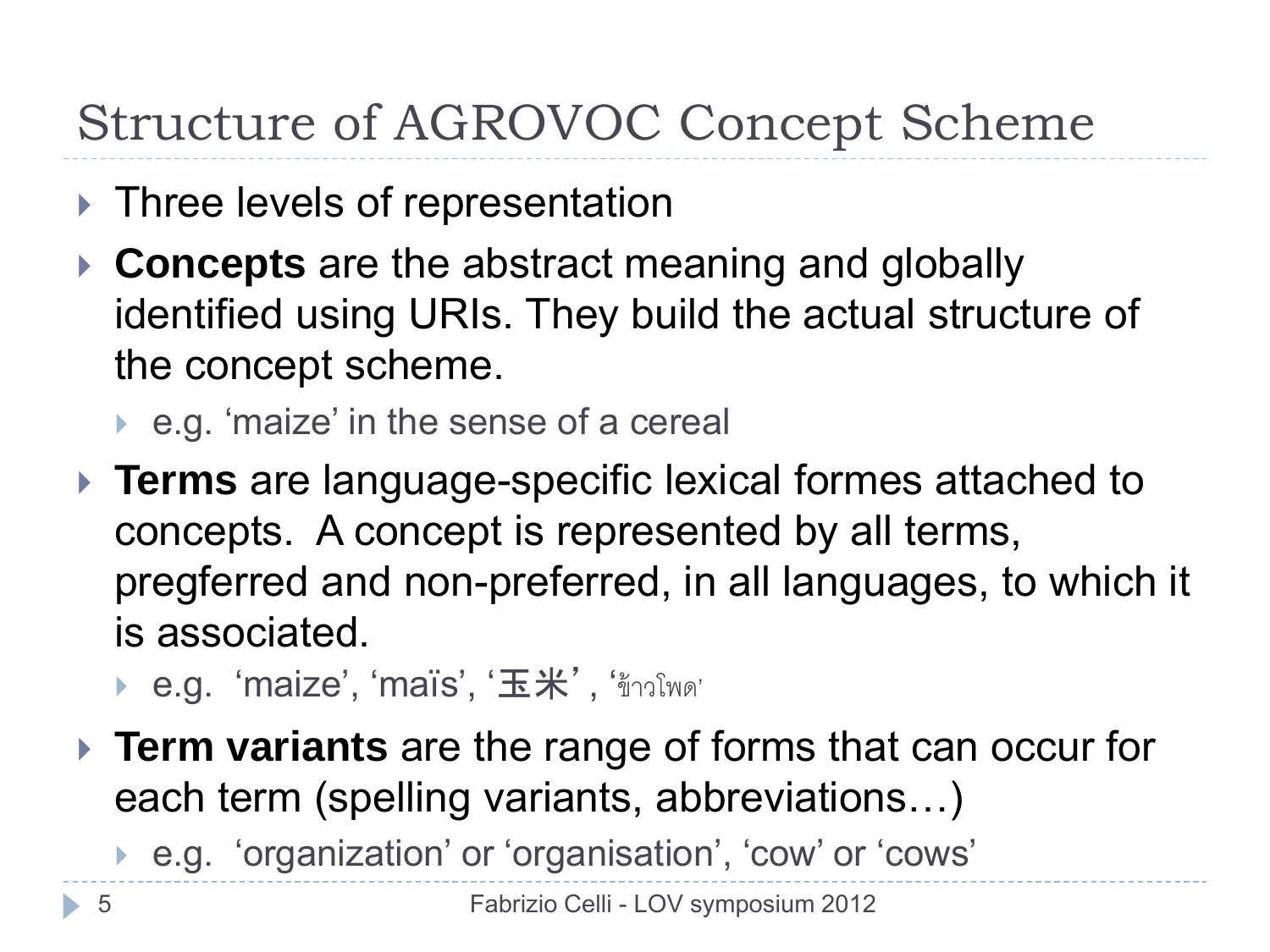### Inter-level relationships

- Used to associate concepts to terms and terms to strings
- **Concept-to-Term**: *has\_lexicalization* (links concepts to their lexical realizations) links a concept to its language-dependent terms

(concept) rice has\_lexicalization (English term) rice.

- **Term-to-String**: *has\_acronym, has\_spelling\_variant, has\_abbreviation* (link language-dependent terms to their variants)
	- ▶ European Union has acronym EU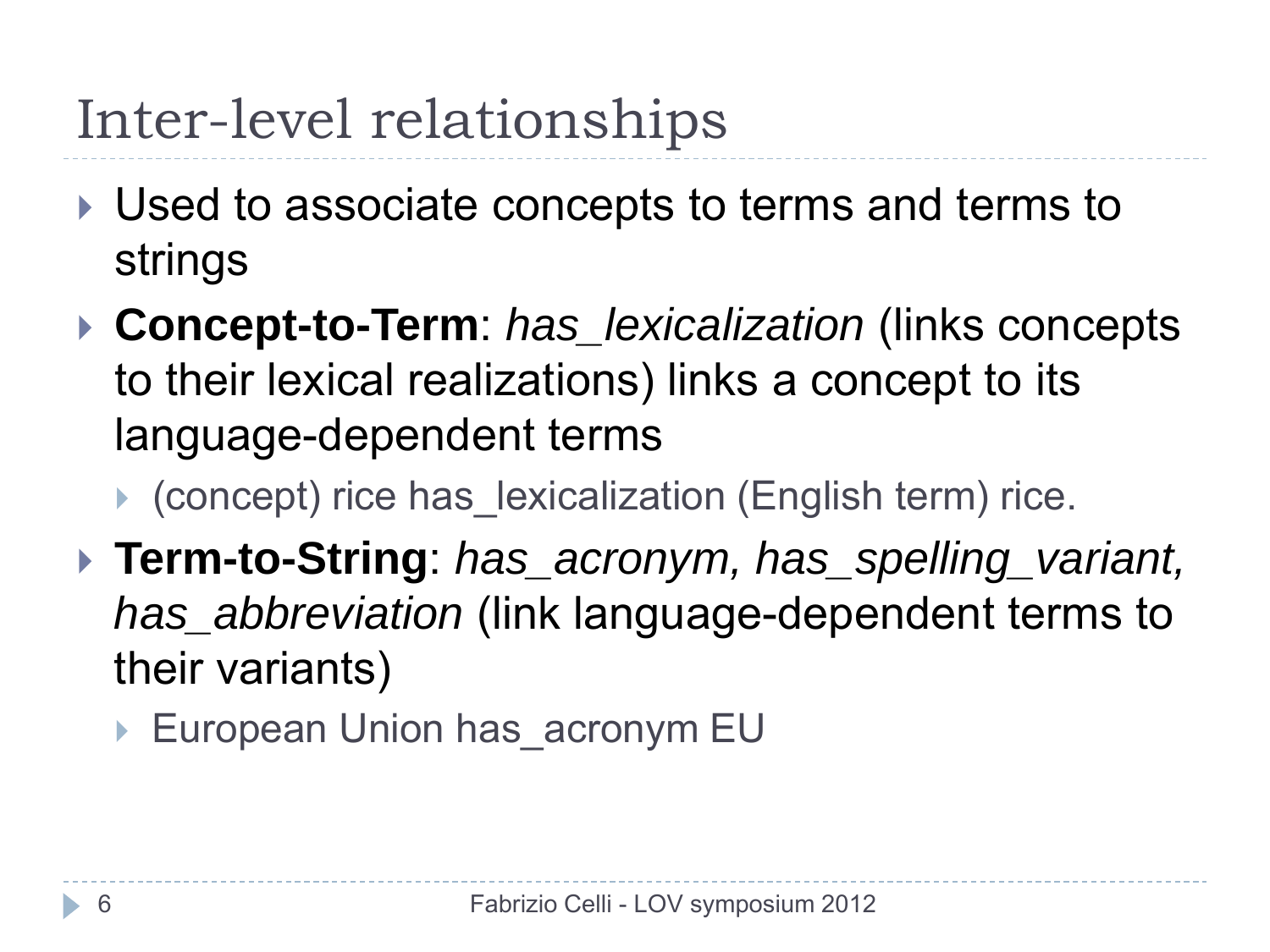# Intra-level relationships

- Used to associate concepts to concepts and terms to terms
- **Concept-to-Concept**: relates two different ideas, such as *has\_subconcept*, *is\_used\_to\_make* 
	- ▶ cereals has subconcept maize
	- maize is used to make corn flour
- **Term-to-Term**: relates two terms that belong to the same concept, such as *has\_synonym*, *has\_scientific\_name* 
	- ▶ maize has synonym corn
	- beetles has scientific name Coleoptera.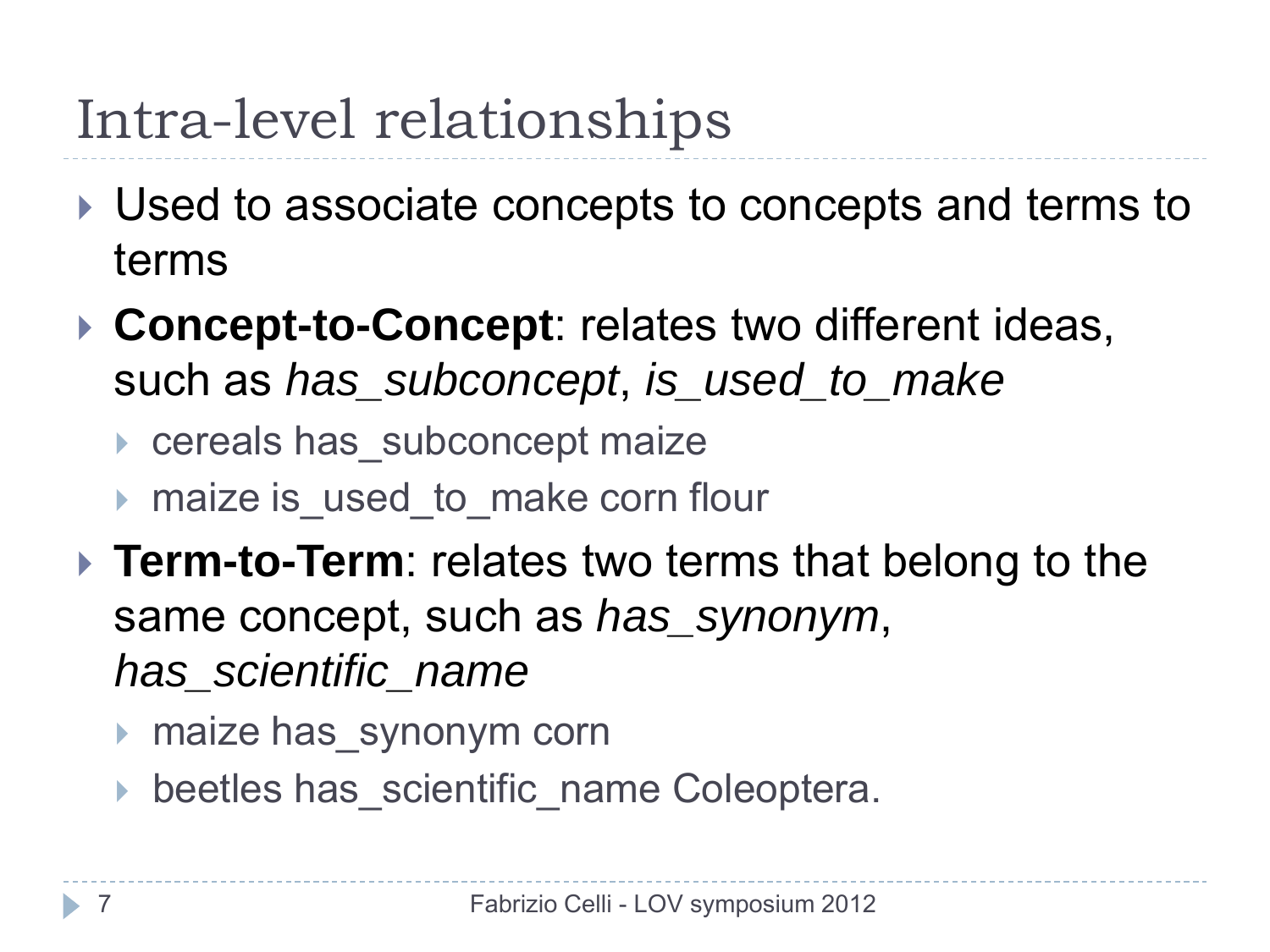# An AGROVOC fragment



h.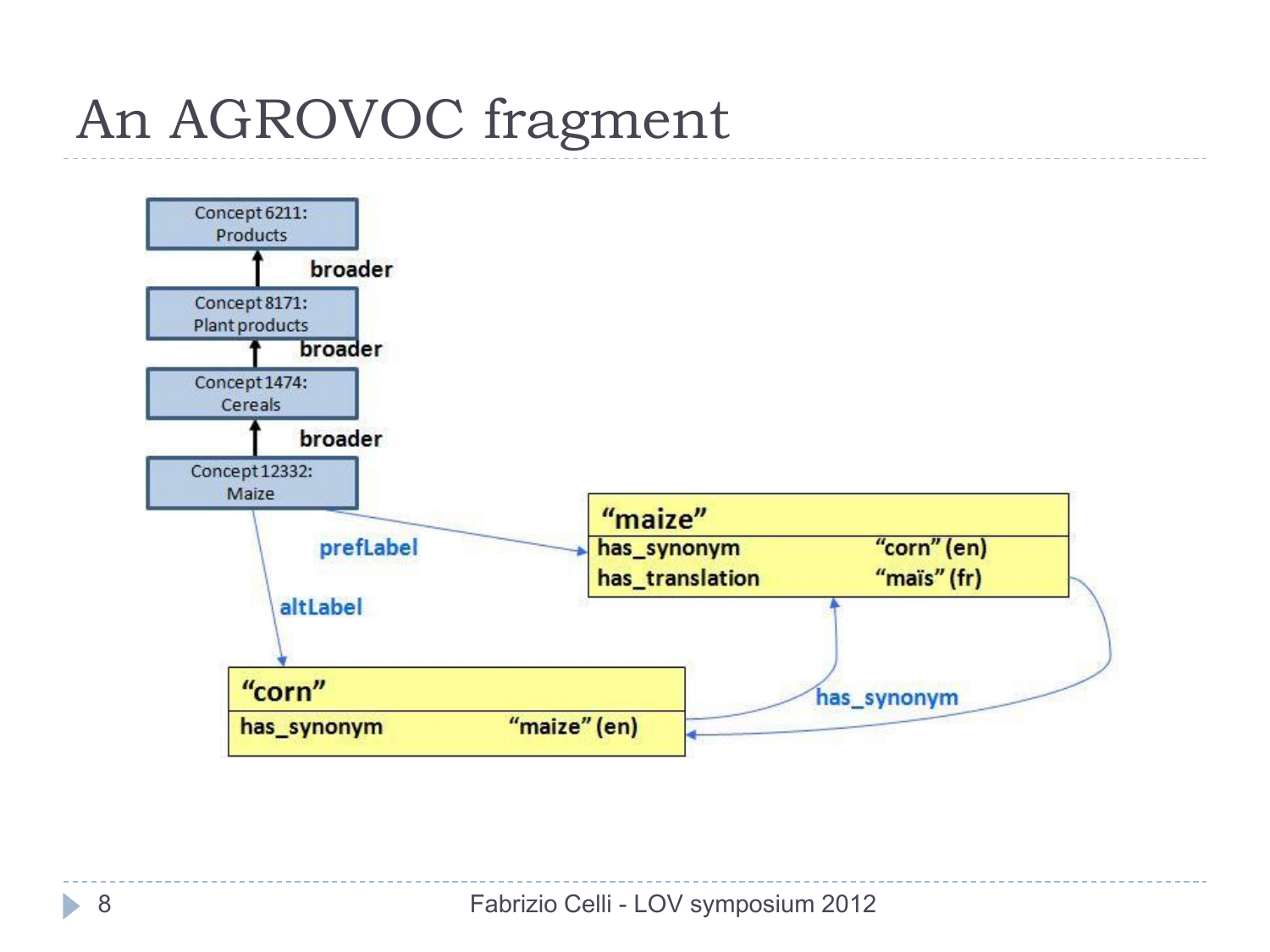# AGROVOC Linked Open Data

- ▶ AGROVOC is published in the Linked Open Data cloud
- If is aligned (i.e. linked) with 12 other vocabularies
- ▶ A sparql endpoint is available to query Agrovoc triples:
	- [http://agrovoc.mimos.my:55824/catalogs/performance/rep](http://agrovoc.mimos.my:55824/catalogs/performance/repositories/agrovoc) [ositories/agrovoc](http://agrovoc.mimos.my:55824/catalogs/performance/repositories/agrovoc)
- ▶ A modified version of the Pubby [\(http://www4.wiwiss.fu-berlin.de/pubby/](http://www4.wiwiss.fu-berlin.de/pubby/)) linked data fron end is provided to allow URI dereferencing, i.e. to obtain the HTML or RDF description of a concept given its URI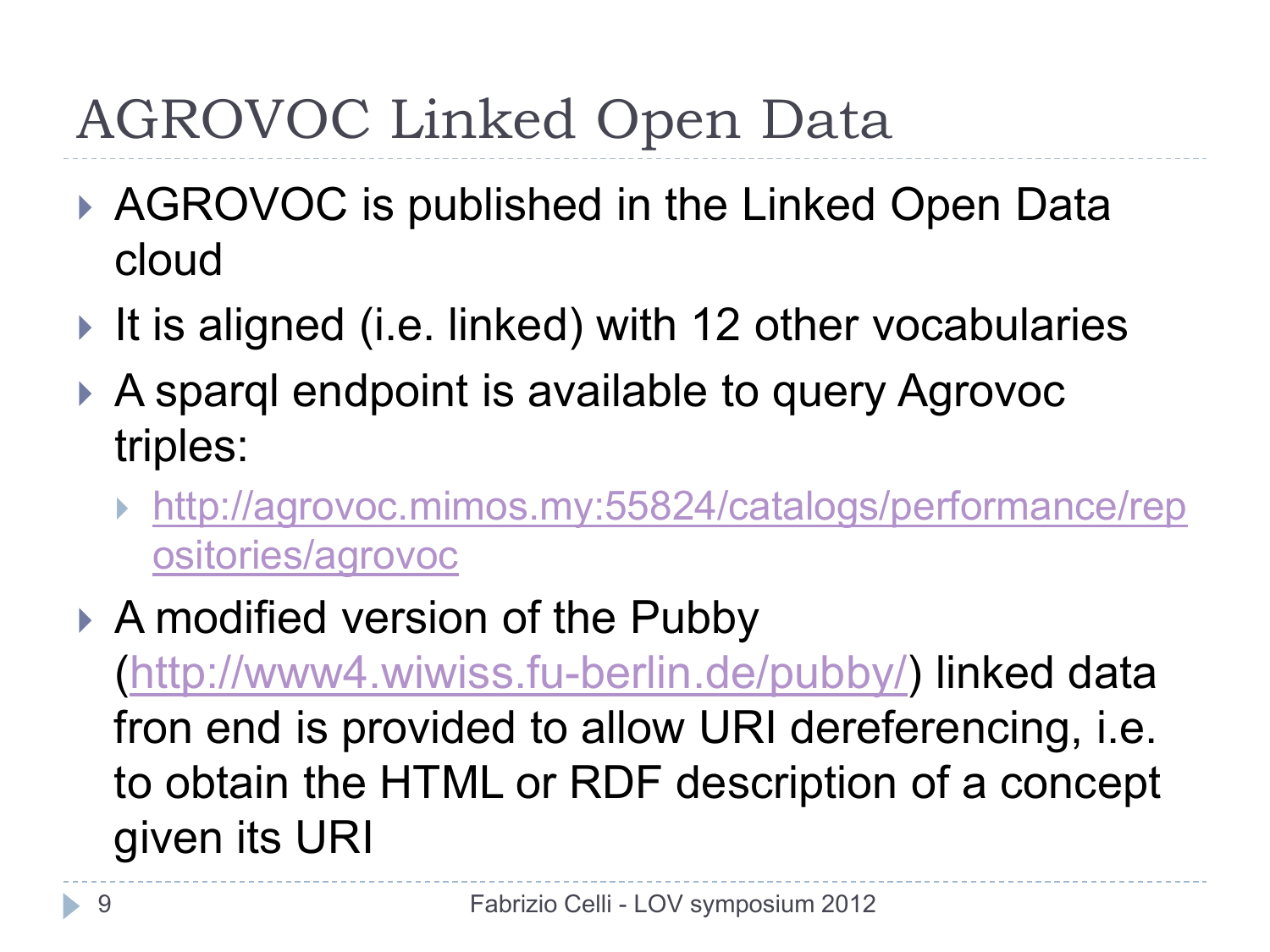# AGROVOC Linked Open Data

- ▶ Each Agrovoc concept is uniquely identified by a URI, starting with the prefix <http://aims.fao.org/aos/agrovoc/>
- Relationships *skos:broader, skos:narrower, skos:related*  link an AGROVOC concept to another AGROVOC concept
	- e.g. [agrovoc:c\\_12332](http://aims.fao.org/aos/agrovoc/c_12332) skos:narrower [agrovoc:c\\_14385](http://aims.fao.org/aos/agrovoc/c_14385)
- ▶ AGROVOC concepts are also linked to other external sources. An automatic tool extracts exact string matching, then manually checked to ensure correctness
	- ▶ e.g. the Agrovoc concept [http://aims.fao.org/aos/agrovoc/c\\_12332](http://aims.fao.org/aos/agrovoc/c_12332) is linked to the EUROVOC concept <http://eurovoc.europa.eu/219871> by the predicate *skos:exactMatch* since both represent the same product *Maize*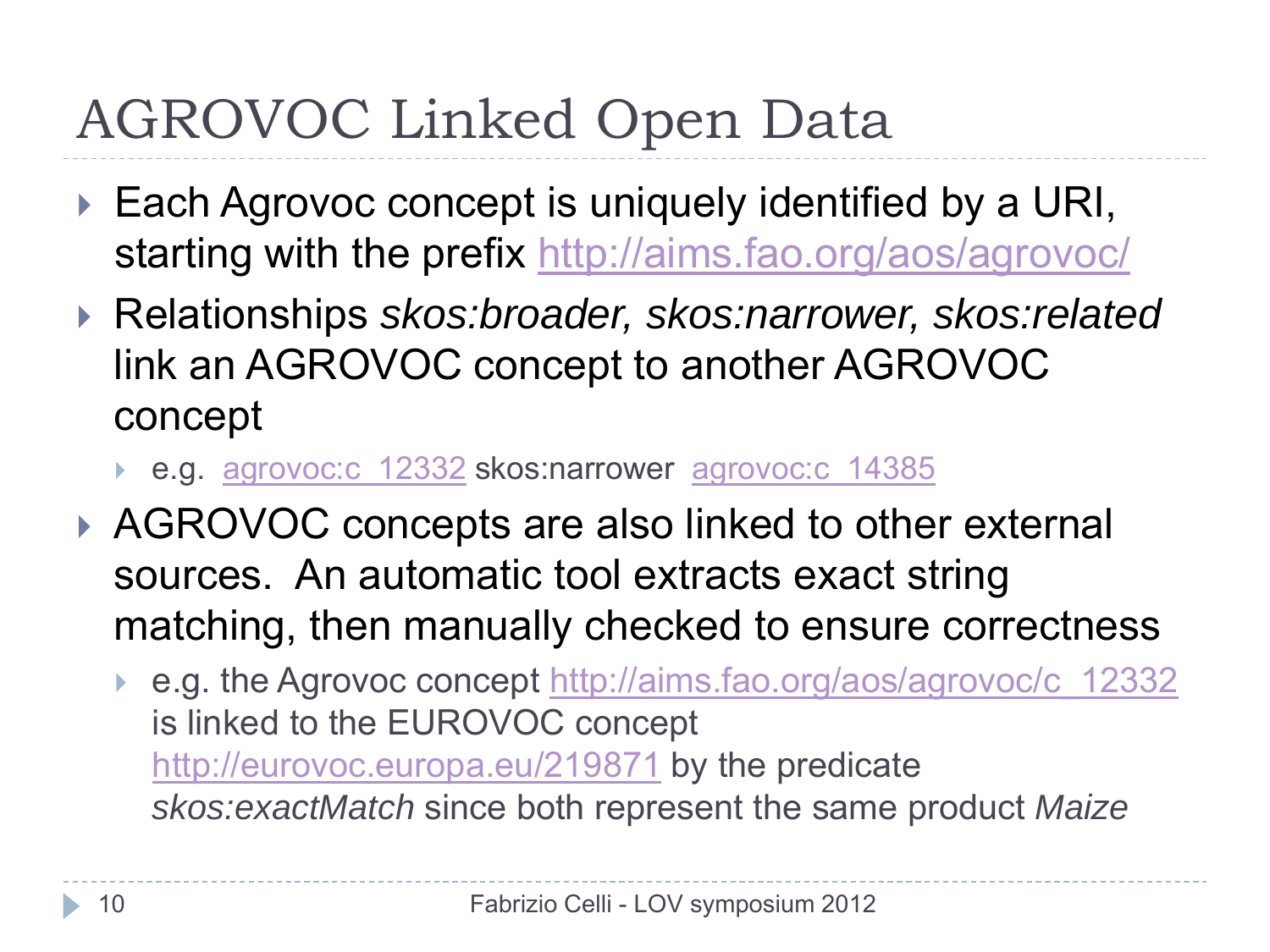### Linked Data Cloud 2011

"Linking Open Data cloud diagram, by Richard Cyganiak and Anja Jentzsch. http://lodcloud<sup>.</sup>

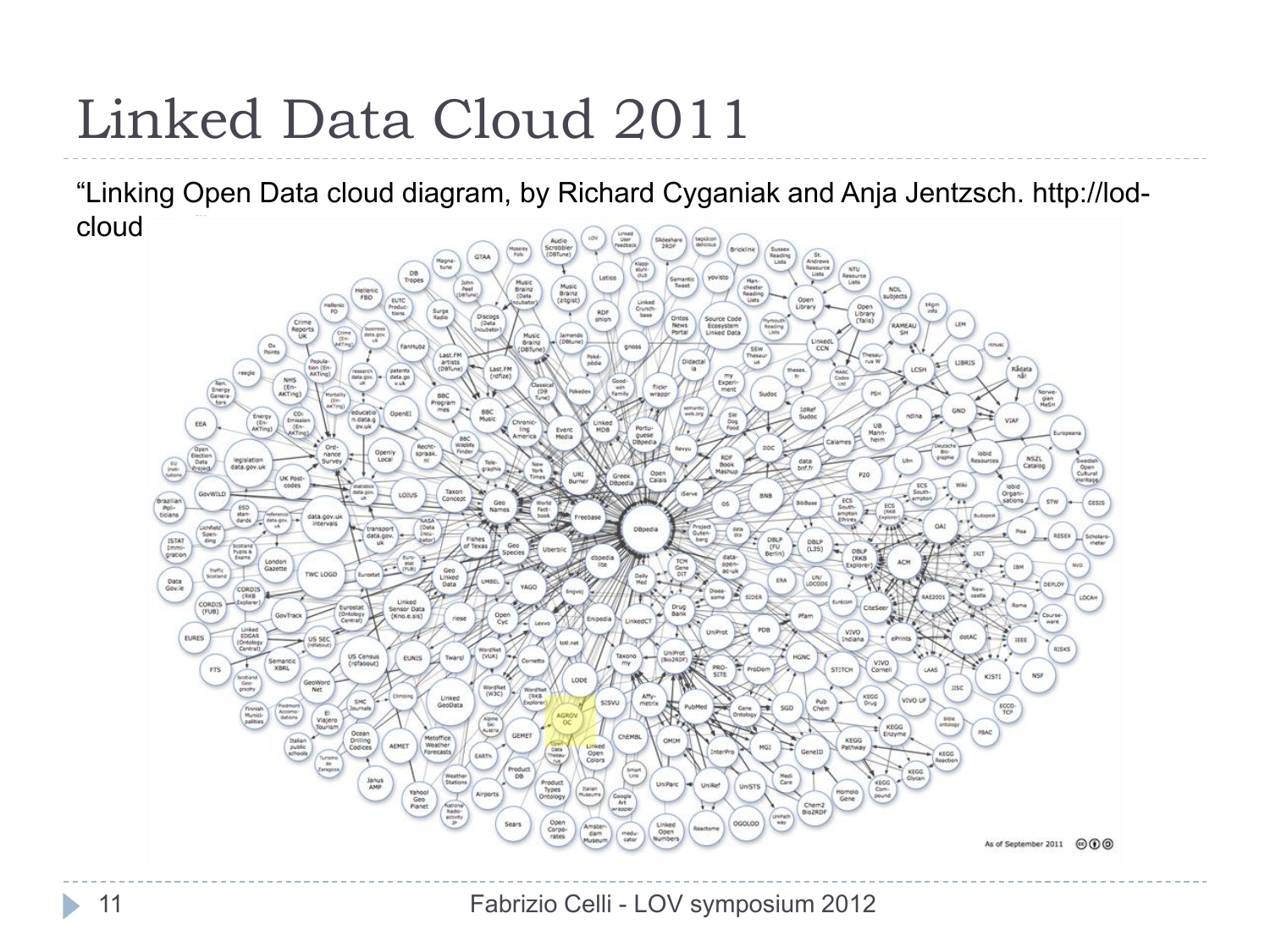| <b>Resource</b>                                                                     | <b>Topics</b><br><b>Concepts</b><br><b>Languages</b> |         | <b>Linked Data</b>                    | <b>Type of link</b> |                                                                           |  |
|-------------------------------------------------------------------------------------|------------------------------------------------------|---------|---------------------------------------|---------------------|---------------------------------------------------------------------------|--|
| <b>AGROVOC</b>                                                                      | Agriculture, food,<br>fishery, forestry              | 31956   | EN. ES. FR + 19<br><b>Yes</b><br>more |                     | skos:broader,<br>skos:narrower,<br>skos:related                           |  |
| <b>EUROVOC</b>                                                                      | General EU                                           | 6779    | EN. ES. FR + 21<br>more               | Yes                 | skos:exactMatch                                                           |  |
| <b>GEMET</b>                                                                        | Environment                                          | 5298    | EN, ES, FR + 30<br>more               | Yes                 | skos:exactMatch                                                           |  |
| Library of Congress<br><b>Subject Headings</b><br>(LCSH)                            | General                                              | 30784   | <b>EN</b>                             | <b>Yes</b>          | skos:exactMatch                                                           |  |
| <b>NAL Thesaurus</b>                                                                | General                                              | 30 298  | EN.ES                                 | Yes                 | skos:exactMatch                                                           |  |
| RAMEAU Répertoire<br>d'autorité-matière<br>encyclopedique et<br>alphabetique unifie | General                                              | 16407   | <b>FR</b>                             | <b>Yes</b>          | skos:exactMatch                                                           |  |
| STW - Thesaurus for<br>Economics                                                    | Economy                                              | 1165    | EN.DE                                 | Yes                 | skos:exactMatch                                                           |  |
| TheSoz - Thesaurus for<br>the Social Sciences                                       | Social sciences                                      | 7750    | EN, DE                                | Yes                 | skos:exactMatch                                                           |  |
| Geopolical Ontology                                                                 | <b>Country Names</b>                                 | 253     | AR. CH. EN. ES. FR.<br><b>RU</b>      | Yes                 | skos:exactMatch                                                           |  |
| Dewey Decimal<br>Classification                                                     | General                                              | 409     | EN, ES, FR + 8 more                   | Yes                 | skos:exactMatch                                                           |  |
| <b>DBpedia</b>                                                                      | General                                              | 10 9 89 | EN, ES, FR + 8 more                   | Yes                 | skos:exactMatch<br>skos:closeMatch                                        |  |
| SWD<br>(Schlagwortnormdatei)                                                        | General                                              | 6245    | <b>DE</b>                             | Yes                 | skos:exactMatch<br>skos:closeMatch<br>skos:broadMatch<br>skos:narrowMatch |  |
| GeoNames                                                                            | Geographical<br>database                             | 212     | $EN, ES, FR + 63$<br>more             | Yes                 | skos:exactMatch                                                           |  |

Fabrizio Celli - LOV symposium 2012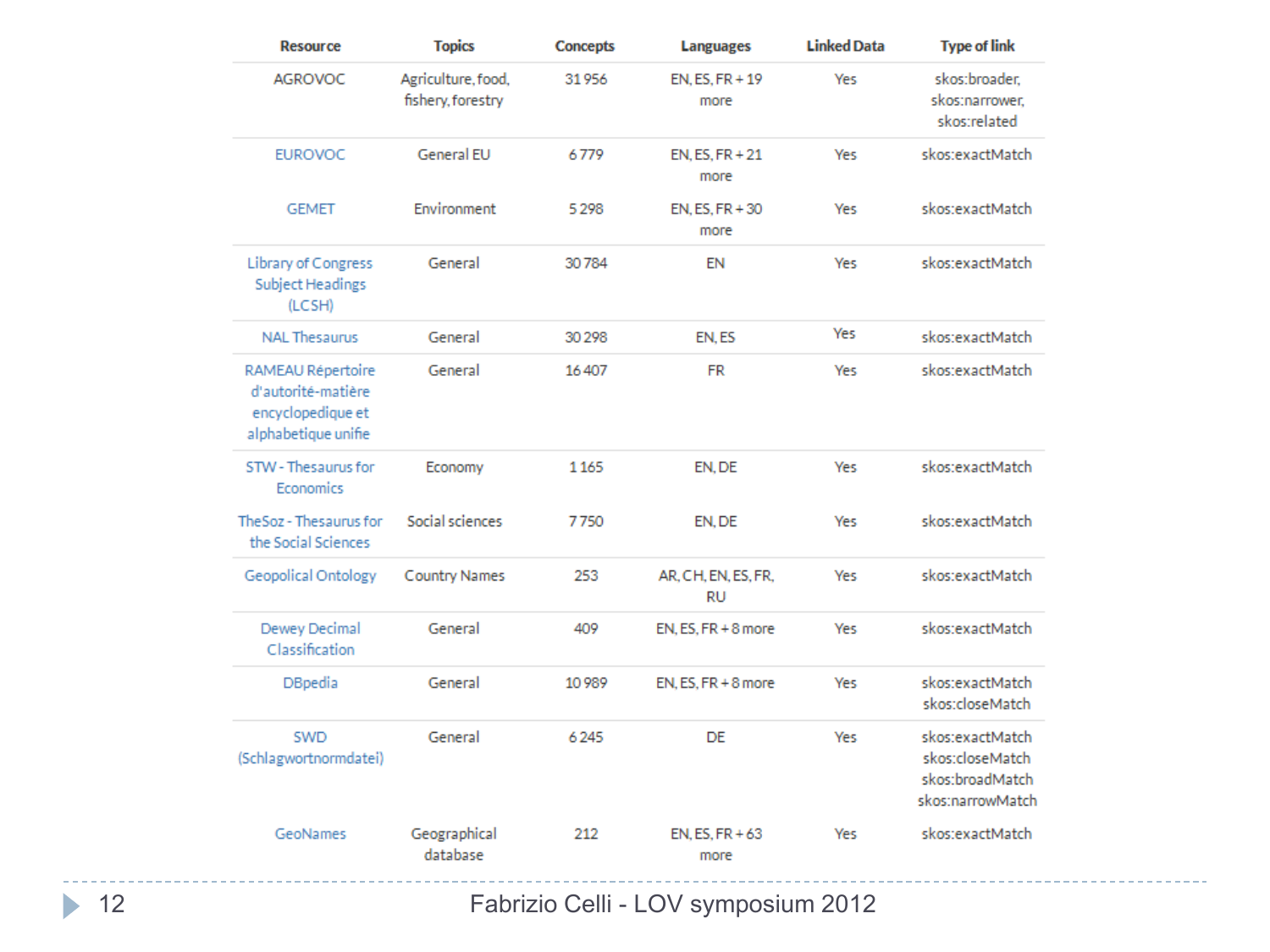

| <b>Property</b>       | Value                                                                                                                                                                                                                                                                                                                                                                                                                                                                                                      |
|-----------------------|------------------------------------------------------------------------------------------------------------------------------------------------------------------------------------------------------------------------------------------------------------------------------------------------------------------------------------------------------------------------------------------------------------------------------------------------------------------------------------------------------------|
| altLabel              | Granoturco (it)<br>■ Ziarno kukurydzy (pl)<br>corn (maize) (en)<br>kukorica (hu)<br>■ zrno (kukurica) (sk)<br>zrno kukuřice (cs)<br>■ зерно кукурузы (ru)<br>■ अनाज (मक्का) (hi)<br>■ コーン (ja)<br>■ 苞谷 (zh)                                                                                                                                                                                                                                                                                                |
| broader               | - <http: agrovoc="" aims.fao.org="" aos="" c_1474=""></http:>                                                                                                                                                                                                                                                                                                                                                                                                                                              |
| closeMatch            | ■ <http: dbpedia.org="" maize="" resource=""></http:>                                                                                                                                                                                                                                                                                                                                                                                                                                                      |
| exactMatch            | $\blacksquare$ <http: 4037135-9="" d-nb.info="" gnd=""><br/><math>\blacksquare</math> <http: 1744="" eurovoc.europa.eu=""><br/>A <http: 14093-4="" descriptor="" stw="" zbw.eu=""></http:></http:></http:>                                                                                                                                                                                                                                                                                                 |
| date of creation      | $1981 - 01 - 26$                                                                                                                                                                                                                                                                                                                                                                                                                                                                                           |
| date of last update   | $2005 - 08 - 09$                                                                                                                                                                                                                                                                                                                                                                                                                                                                                           |
| isProducedBy          | ■ <http: agrovoc="" aims.fao.org="" aos="" c_8504=""></http:>                                                                                                                                                                                                                                                                                                                                                                                                                                              |
| isUsedToMake          | A <http: 15500="" agrovoc="" aims.fao.org="" aos="" c=""><br/>A <http: agrovoc="" aims.fao.org="" aos="" c_25472=""></http:></http:>                                                                                                                                                                                                                                                                                                                                                                       |
| narrower<br>prefLabel | $\blacksquare$ <http: agrovoc="" aims.fao.org="" aos="" c_14385=""><br/>http://aims.fao.org/aos/agrovoc/c_2187&gt;<br/>A <http: 2974="" agrovoc="" aims.fao.org="" aos="" c=""><br/>- <http: agrovoc="" aims.fao.org="" aos="" c_6108=""><br/>- <http: agrovoc="" aims.fao.org="" aos="" c_7152=""><br/>■ <http: agrovoc="" aims.fao.org="" aos="" c_7552=""><br/>http://aims.fao.org/aos/agrovoc/c_8337&gt;<br/>Kukurydza (ziarno) (pl)<br/><math>MAS</math> (de)</http:></http:></http:></http:></http:> |
|                       | $Mais$ (it)<br>Maíz (es)<br>■ Maïs (fr)<br>$\blacksquare$ Milho (pt)<br>■ kukorica (hu)<br>kukurica siata (sk)<br>■ kukuřičné zrno (cs)                                                                                                                                                                                                                                                                                                                                                                    |

ь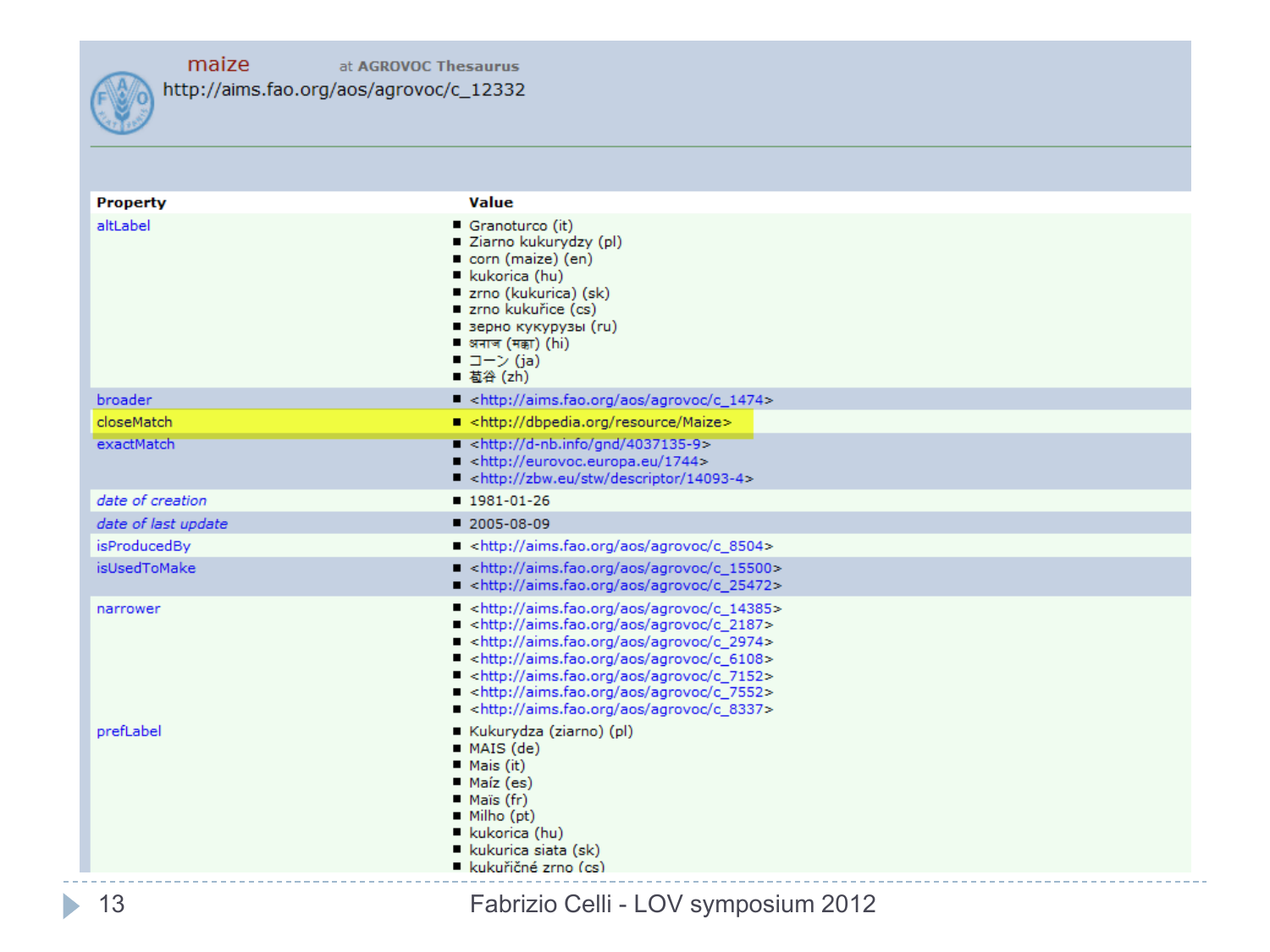#### About: Zea mays

ъ

An Entity of Type: plant, from Named Graph: http://dbpedia.org, within Data Space: dbpedia.org

Il mais è una pianta erbacea annuale della famiglia delle Poaceae, tribù delle Maydeae. È uno dei più importanti cereali largamente co<br>temperate, in quest'ultimo caso a ciclo autunno primaverile. Il mais rappresenta la bas dell'Europa e del Nordamerica.

| <b>Property</b>      | <b>Value</b>                                                                                                                                                                                                                                                                                                                                                                                                                                                                                                                                                                                                                                                                                                                                                                                                                                                                                                                                                                                                                   |
|----------------------|--------------------------------------------------------------------------------------------------------------------------------------------------------------------------------------------------------------------------------------------------------------------------------------------------------------------------------------------------------------------------------------------------------------------------------------------------------------------------------------------------------------------------------------------------------------------------------------------------------------------------------------------------------------------------------------------------------------------------------------------------------------------------------------------------------------------------------------------------------------------------------------------------------------------------------------------------------------------------------------------------------------------------------|
| dbpedia-owl:abstract | Mais - in Österreich auch Kukuruz - (Zea mays) ist eine Pflanzenart aus der Familie der Sü<br>einhäusige C4-Pflanze, nutzt also einen anderen Grundtypus der Photosynthese als beispie<br>Weltwirtschaftlich bedeutend ist die kultivierte Unterart Zea mays subsp. mays, die als wi<br>deuten darauf hin, dass sich diese Unterart vor allem von Zea mays subsp. parviglumis abl<br>anderen Teosinte-Typen (eine Formengruppe innerhalb der Gattung Zea) zur heutigen For<br>subsp. mexicana zum mexikanischen Hochtspdmais. Es gibt ca. 5.000 verschiedene Maisso<br>(direkt oder über Produkte der Maisstärke) und als Futter<br>Herstellung von Biokraftstoffen und als Energiemais zur<br>Ausgangsprodukt für Biokunststoffe, als Fermentatior<br>Concept 6211:<br>von Ziermais. Mais enthält weniger für den Mensche<br><b>Products</b><br>" Zea mays, comúnmente llamada maíz, choclo, millo<br>Actualmente, es el cereal con mayor volumen de pr<br>broader<br>• Maissi (Zea mays) on viljelykasvi, joka on alkujaan l |
|                      | kasvaa yleensä yli 2,5-metriseksi, mutta pituuteen<br>Concept 8171:                                                                                                                                                                                                                                                                                                                                                                                                                                                                                                                                                                                                                                                                                                                                                                                                                                                                                                                                                            |
|                      | kehittyneet kukinnot, joissa siemenet ovat tasaisiss<br>Plant products<br>teosintti-heinästä noin 8700 vuotta sitten Meksikos                                                                                                                                                                                                                                                                                                                                                                                                                                                                                                                                                                                                                                                                                                                                                                                                                                                                                                  |
|                      | kasvien soluissa oleviin mineraalihiukkasiin, joiden pe<br>broader<br>tähkistä eikä teosintistä. Maissista on myöhemmin k                                                                                                                                                                                                                                                                                                                                                                                                                                                                                                                                                                                                                                                                                                                                                                                                                                                                                                      |
|                      | kuuteen päätyyppiin, jotka ovat jauhomaissi, kivima<br>Concept 1474:<br>muodoltaan muistuttavat ihmisen poskihampaita. So<br>Cereals<br>pienimuotoisesti viljellä sielläkin, missä kasvukausi o                                                                                                                                                                                                                                                                                                                                                                                                                                                                                                                                                                                                                                                                                                                                                                                                                                |
|                      | intiaanien viljelemä kasvi ja lienee tärkein elintarvike<br>broader<br>· Il mais è una pianta erbacea annuale della famiglia                                                                                                                                                                                                                                                                                                                                                                                                                                                                                                                                                                                                                                                                                                                                                                                                                                                                                                   |
|                      | tropicali sia in quelle temperate, in quest'ultimo casi<br>Concept 12332:<br>dell'America latina e, localmente, in alcune regioni d<br>Maize<br>animali domestici, sotto forma di granella, farine o a                                                                                                                                                                                                                                                                                                                                                                                                                                                                                                                                                                                                                                                                                                                                                                                                                         |
|                      | prefLabel                                                                                                                                                                                                                                                                                                                                                                                                                                                                                                                                                                                                                                                                                                                                                                                                                                                                                                                                                                                                                      |
|                      | altLabel                                                                                                                                                                                                                                                                                                                                                                                                                                                                                                                                                                                                                                                                                                                                                                                                                                                                                                                                                                                                                       |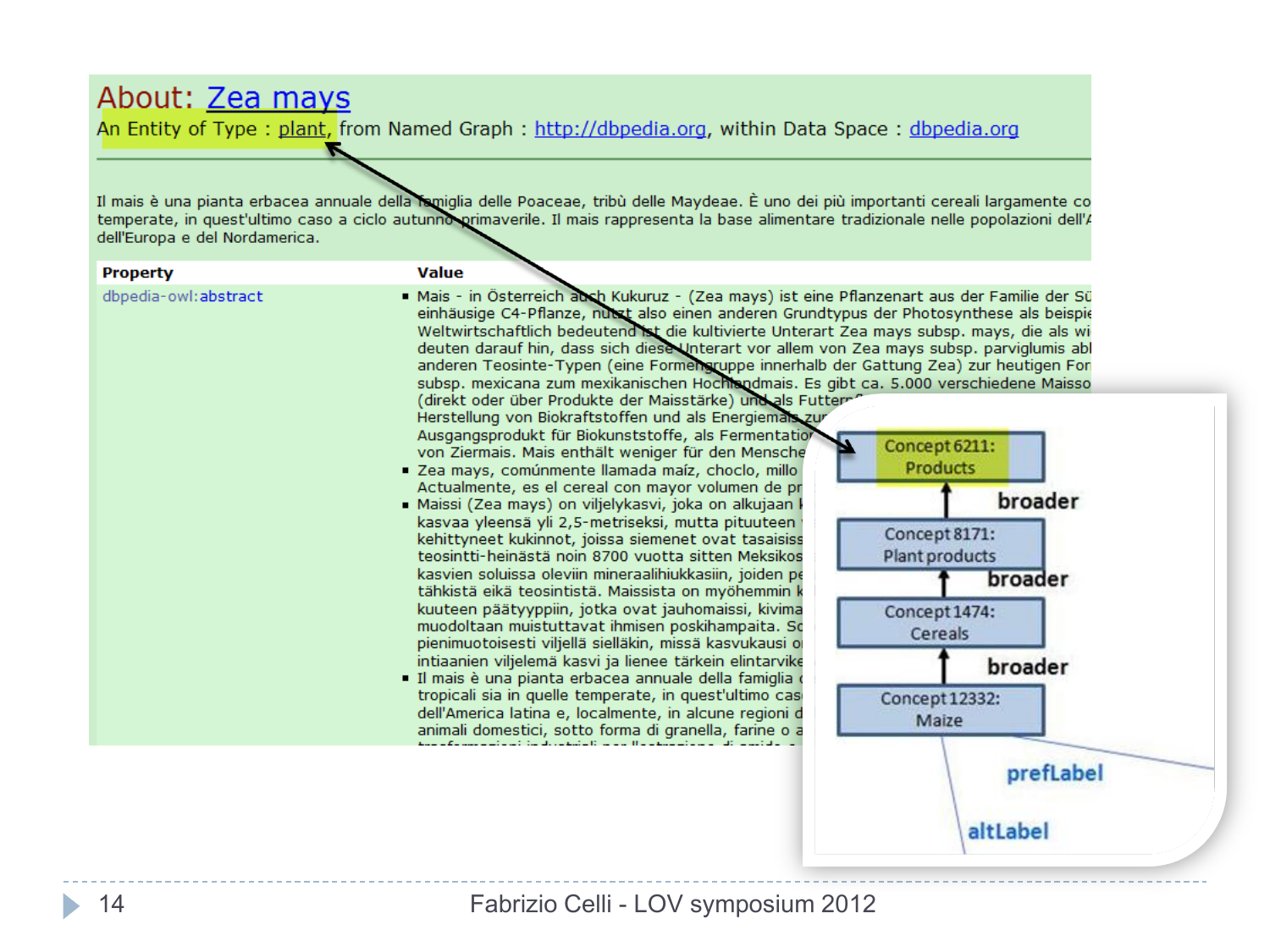#### VocBench

- ▶ VocBench is a Web-based, multilingual, vocabulary editing tool developed by FAO
- It transforms thesauri, authority lists and glossaries into SKOS/RDF concept schemes for use in a linked data environment
- ▶ VocBench is a tool that allows maintaining AGROVOC and to keep it growing
- ▶ To explore the VocBench functionalities, use the [Sandbox.](http://202.73.13.50:55481/vocbenchv1.3i/) You can test editor functionalities by using the guest login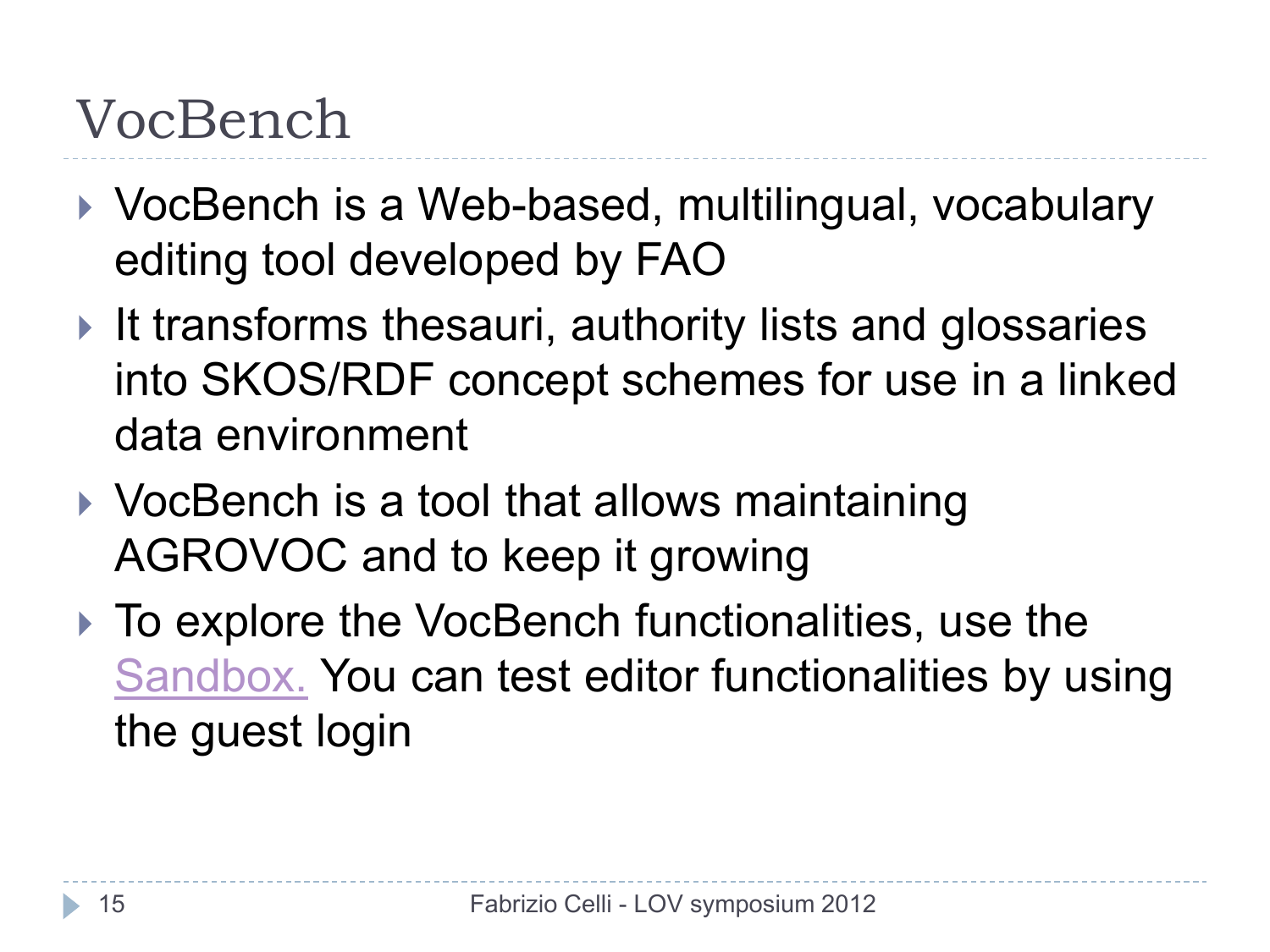

Fabrizio Celli - LOV symposium 2012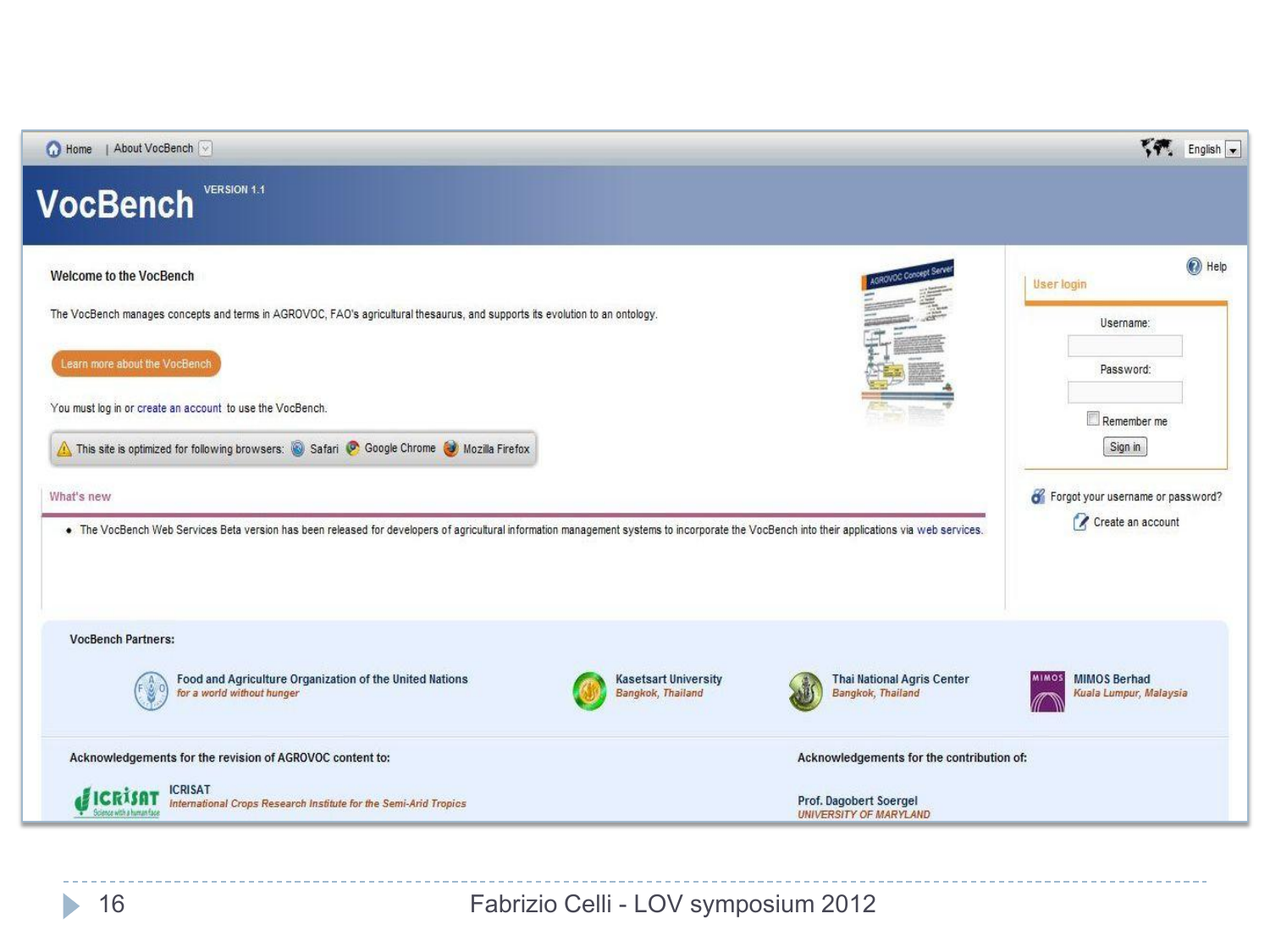| Signed in as yjaques (Administrator) to: Agrovoc v<br><b>VERSION 1.1</b><br><b>VocBench</b>                                                |                  |                     | $\boxed{\bullet}$ rice<br>Go<br>Starts with<br>Advanced search   Last results                                                                                  |  |  |  |  |
|--------------------------------------------------------------------------------------------------------------------------------------------|------------------|---------------------|----------------------------------------------------------------------------------------------------------------------------------------------------------------|--|--|--|--|
| <b>Statistics</b><br>Concepts<br>Relationships<br>Validation<br>Export<br>Recent changes                                                   |                  |                     | Content language<br>Concept navigation history                                                                                                                 |  |  |  |  |
| Concepts $\bigcap$ + - $\bigcap$ $\bigcap$ $\mathbb{R}^*$ $\mathbb{R}^*$ $\mathbb{R}^*$<br>n.<br>Show URI<br>Show also non-preferred terms |                  | C Cereal crops (en) |                                                                                                                                                                |  |  |  |  |
| C Essential oil crops (en)                                                                                                                 | $\blacktriangle$ | Terms $(3)$         | Definition (0)<br>Notes (12)<br>Attribute (0)<br>Relationships (19)<br>History (0)<br>image(0)<br>Hierarchy                                                    |  |  |  |  |
| C Feed crops (en)                                                                                                                          |                  |                     | + Add new relationship                                                                                                                                         |  |  |  |  |
| C Fibre crops (en)                                                                                                                         |                  | Relationship        | Concepts                                                                                                                                                       |  |  |  |  |
| C Field crops (en)                                                                                                                         |                  | is affected         |                                                                                                                                                                |  |  |  |  |
| C Food crops (en)                                                                                                                          |                  | by $(en)$           | C Sprouting in the ear(en); preharvest sprouting(en)                                                                                                           |  |  |  |  |
| C Fruit crops (en)<br>$\bigoplus$                                                                                                          |                  | Included in         | C Small grain cereals (grain)(en); Cereals(en)                                                                                                                 |  |  |  |  |
| C Fuel crops (en)                                                                                                                          |                  | (en)                |                                                                                                                                                                |  |  |  |  |
| C Grain crops (en)<br>Θ                                                                                                                    |                  |                     | C Bambusa arundinacea(en)                                                                                                                                      |  |  |  |  |
| C Cereal crops (en)<br>C Greenhouse crops (en)                                                                                             |                  | Has                 | $2 -$<br>C Fagopyrum(en)                                                                                                                                       |  |  |  |  |
|                                                                                                                                            |                  |                     |                                                                                                                                                                |  |  |  |  |
| C Hedging plants (en)                                                                                                                      |                  |                     | $2-$<br>C Oryza(en); rice (plant)(en)                                                                                                                          |  |  |  |  |
| C Herbage crops (en)                                                                                                                       |                  |                     | $ Z $ - C Triticum(en)                                                                                                                                         |  |  |  |  |
| C Industrial crops (en)                                                                                                                    |                  |                     |                                                                                                                                                                |  |  |  |  |
| C Mother plants (en)<br>C Nut crops (en)                                                                                                   |                  | is used as<br>(en)  | C Feed crops(en); Animal feed crops(en); Fodder crops(en); Forage crops(en); Pasture plants(en)<br>$\begin{array}{c c c c} \hline \mathcal{O} & - \end{array}$ |  |  |  |  |
|                                                                                                                                            |                  |                     |                                                                                                                                                                |  |  |  |  |
| C Oil crops (en)<br>$\bigoplus$                                                                                                            |                  |                     | $\begin{array}{c c c c c} \hline \end{array}$<br>C Avena(en)                                                                                                   |  |  |  |  |
| C Pesticide crops (en)                                                                                                                     |                  |                     | $ Z  =  C $ Canihua(en); Chenopodium pallidicaule(en)<br>$\overline{\phantom{a}}$                                                                              |  |  |  |  |
|                                                                                                                                            |                  |                     |                                                                                                                                                                |  |  |  |  |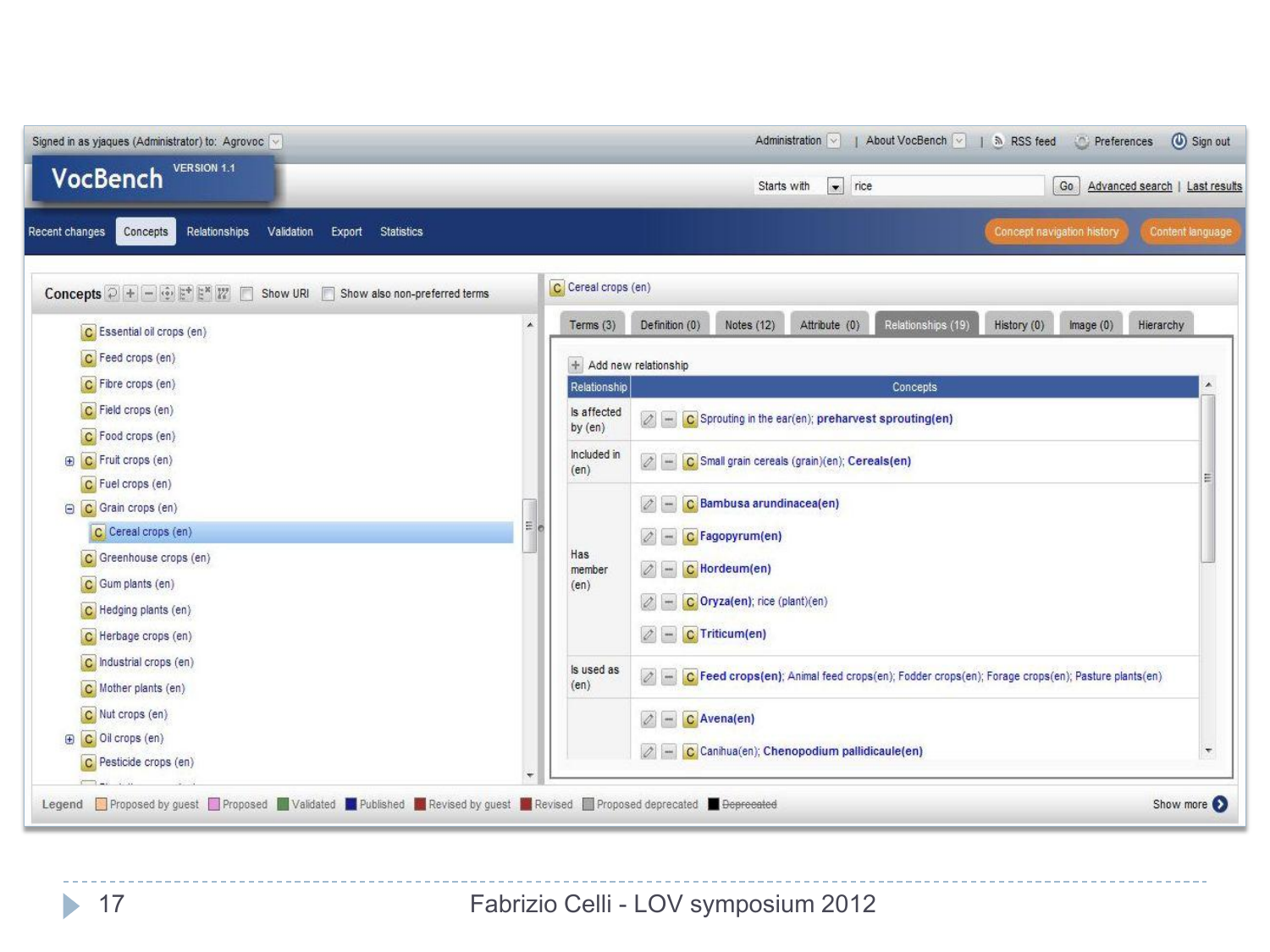| <b>VERSION 1.1</b><br><b>VocBench</b> |                           | $\mathbf{r}$<br>Exact word                |                      |                | Go<br>Advanced search |                            |                                |                        |
|---------------------------------------|---------------------------|-------------------------------------------|----------------------|----------------|-----------------------|----------------------------|--------------------------------|------------------------|
| Recent changes                        | Concepts<br>Relationships | <b>Statistics</b><br>Validation<br>Export |                      |                |                       | Concept navigation history | Content language               |                        |
| Export                                |                           |                                           |                      |                |                       | 345                        | Select export language         |                        |
| Format                                | --None-                   |                                           | $\blacktriangledown$ | Classification | --Select--            |                            | $\overline{\phantom{a}}$       |                        |
| Concept                               | $-None-$                  |                                           |                      |                |                       | <b>Browse</b>              | <b>图 厂</b> Include<br>children |                        |
| Date                                  | Create From               | To                                        |                      | Term code      | $-None-$              |                            | 商<br><b>Browse</b>             |                        |
|                                       |                           |                                           |                      |                |                       |                            | Clear<br>Preview               |                        |
| Preview                               |                           |                                           |                      |                |                       |                            |                                |                        |
|                                       |                           |                                           |                      |                |                       |                            |                                |                        |
| $\left  \cdot \right $                |                           |                                           |                      |                |                       |                            | Export                         | $\left  \cdot \right $ |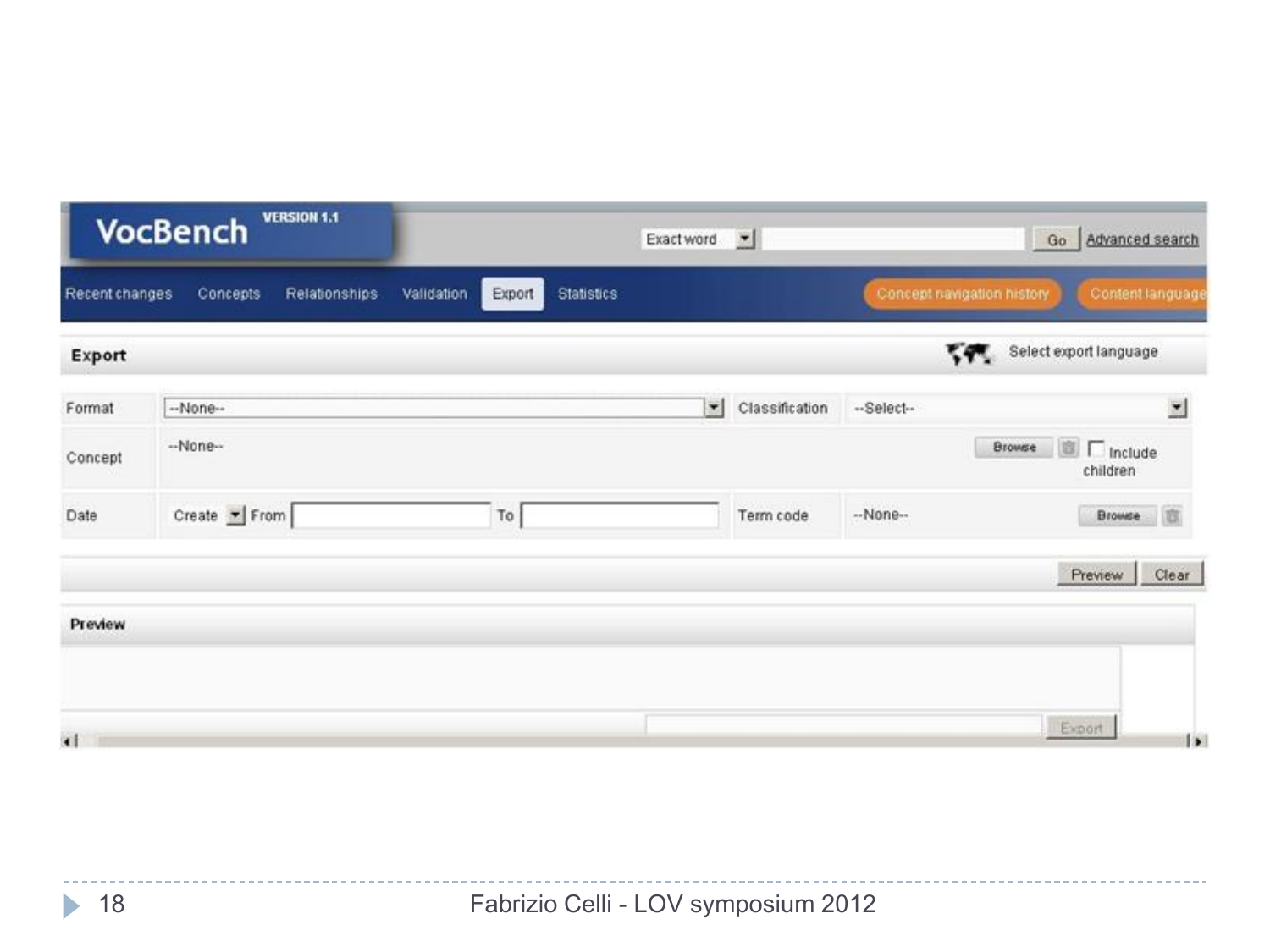#### References

- <http://aims.fao.org/standards/agrovoc/about>
- <http://aims.fao.org/tools/vocbench-2>
- [http://aims.fao.org/aos/agrovoc/c\\_12332](http://aims.fao.org/aos/agrovoc/c_12332)
- <http://202.73.13.50:55481/vocbenchv1.3i/>

#### AGROVOC Web-Services:

- [http://agrovoc.mimos.my/ACSWWebservice/services](http://agrovoc.mimos.my/ACSWWebservice/services/ACSWWebService) [/ACSWWebService](http://agrovoc.mimos.my/ACSWWebservice/services/ACSWWebService)
- [http://agrovoc.mimos.my/ACSWWebserviceClient/sa](http://agrovoc.mimos.my/ACSWWebserviceClient/sampleACSWWebServiceProxy/TestClient.jsp) [mpleACSWWebServiceProxy/TestClient.jsp](http://agrovoc.mimos.my/ACSWWebserviceClient/sampleACSWWebServiceProxy/TestClient.jsp)